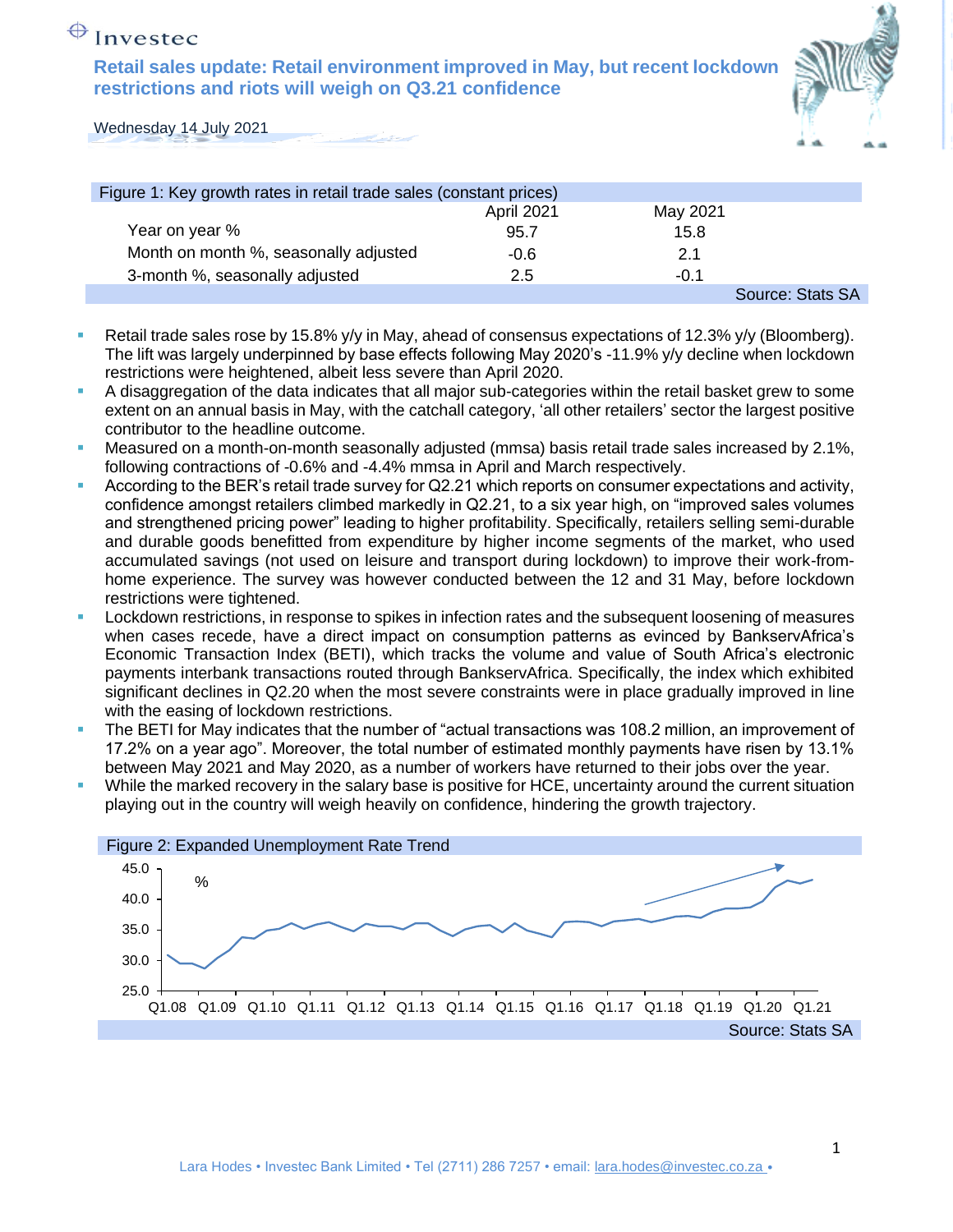## $\bigoplus$  Investec

**Retail sales update: Retail environment improved in May, but recent lockdown restrictions and riots will weigh on Q3.21 confidence**



Wednesday 14 July 2021

Important Disclaimer – please read

For the purposes of this disclaimer, Investec shall include Investec Bank Limited, its ultimate holding company, a subsidiary (or a subsidiary of a subsidiary) of that entity, a holding company of that entity or any other subsidiary of that holding company, and any affiliated entity of any such entities. "Investec Affiliates" shall mean any directors, officers, representatives, employees, advisers or agents of any part of Investec.

The information and materials presented in this report are provided to you solely for general information and should not be considered as an offer or solicitation of an offer to sell, buy or subscribe to any securities or any derivative instrument or any other rights pertaining thereto.

The information in this report has been compiled from sources believed to be reliable, but neither Investec nor any Investec Affiliates accept liability for any loss arising from the use hereof or makes any representations as to its accuracy and completeness. Any opinions, forecasts or estimates herein constitute a judgement as at the date of this report. There can be no assurance that future results or events will be consistent with any such opinions, forecasts or estimates. Past performance should not be taken as an indication or guarantee of future performance, and no representation or warranty, express or implied is made regarding future performance. The information in this report and the report itself is subject to change without notice. This report as well as any other related documents or information may be incomplete, condensed and/or may not contain all material information concerning the subject of the report; its accuracy cannot be guaranteed. There is no obligation of any kind on Investec or any Investec Affiliates to update this report or any of the information, opinions, forecasts or estimates contained herein.

Investec (or its directors, officers or employees) may, to the extent permitted by law, own or have a position or interest in the financial instruments or services referred to herein, and may add to or dispose of any such position or may make a market or act as a principal in any transaction in such financial instruments. Investec (or its directors, officers or employees) may, to the extent permitted by law, act upon or use the information or opinions presented herein, or research or analysis on which they are based prior to the material being published. Investec may have issued other reports that are inconsistent with, and reach different conclusions from, the information presented in this report. Those reports reflect the different assumptions, views and analytical methods of the analysts who prepared them. The value of any securities or financial instruments mentioned in this report can fall as well as rise. Foreign currency denominated securities and financial instruments are subject to fluctuations in exchange rates that may have a positive or adverse effect on the value, price or income of such securities or financial instruments. Certain transactions, including those involving futures, options and other derivative instruments, can give rise to substantial risk and are not suitable for all investors.

This report does not contain advice, except as defined by the Corporations Act 2001 (Australia). Specifically, it does not take into account the objectives, financial situation or needs of any particular person. Investors should not do anything or forebear to do anything on the basis of this report. Before entering into any arrangement or transaction, investors must consider whether it is appropriate to do so based on their personal objectives, financial situation and needs and seek financial advice where needed.

No representation or warranty, express or implied, is or will be made in relation to, and no responsibility or liability is or will be accepted by Investec or any Investec Affiliates as to, or in relation to, the accuracy, reliability, or completeness of the contents of this report and each entity within Investec (for itself and on behalf of all Investec Affiliates) hereby expressly disclaims any and all responsibility or liability for the accuracy, reliability and completeness of such information or this research report generally.

The securities or financial instruments described herein may not have been registered under the US Securities Act of 1933, and may not be offered or sold in the United States of America or to US persons unless they have been registered under such Act, or except in compliance with an exemption from the registration requirements of such Act. US entities that are interested in trading securities listed in this report should contact a US registered broker dealer.

For readers of this report in South Africa: this report is produced by Investec Bank Limited, an authorised financial services provider and a member of the JSE Limited.

For readers of this report in United Kingdom and Europe: this report is produced by Investec Bank Plc ("IBP") and was prepared by the analyst named in this report. IBP is authorised by the Prudential Regulation Authority and regulated by the Financial Conduct Authority and the Prudential Regulation Authority and is a member of the London Stock Exchange. This report is not intended for retail clients and may only be issued to professional clients and eligible counterparties, and investment professionals as described in S19 of the Financial Services and Markets Act 2000 (Financial Promotions) Order 2005.

For readers of this report in Ireland: this report is produced by Investec Bank plc (Irish Branch) and was prepared by the analyst named in this report. Investec Bank plc (Irish Branch) is authorised by the Prudential Regulation Authority in the United Kingdom and is regulated by the Central Bank of Ireland for conduct of business rules.

For readers of this report in Australia: this report is issued by Investec Australia Limited, holder of Australian Financial Services License No. 342737 only to 'Wholesale Clients' as defined by S761G of the Corporations Act 2001.